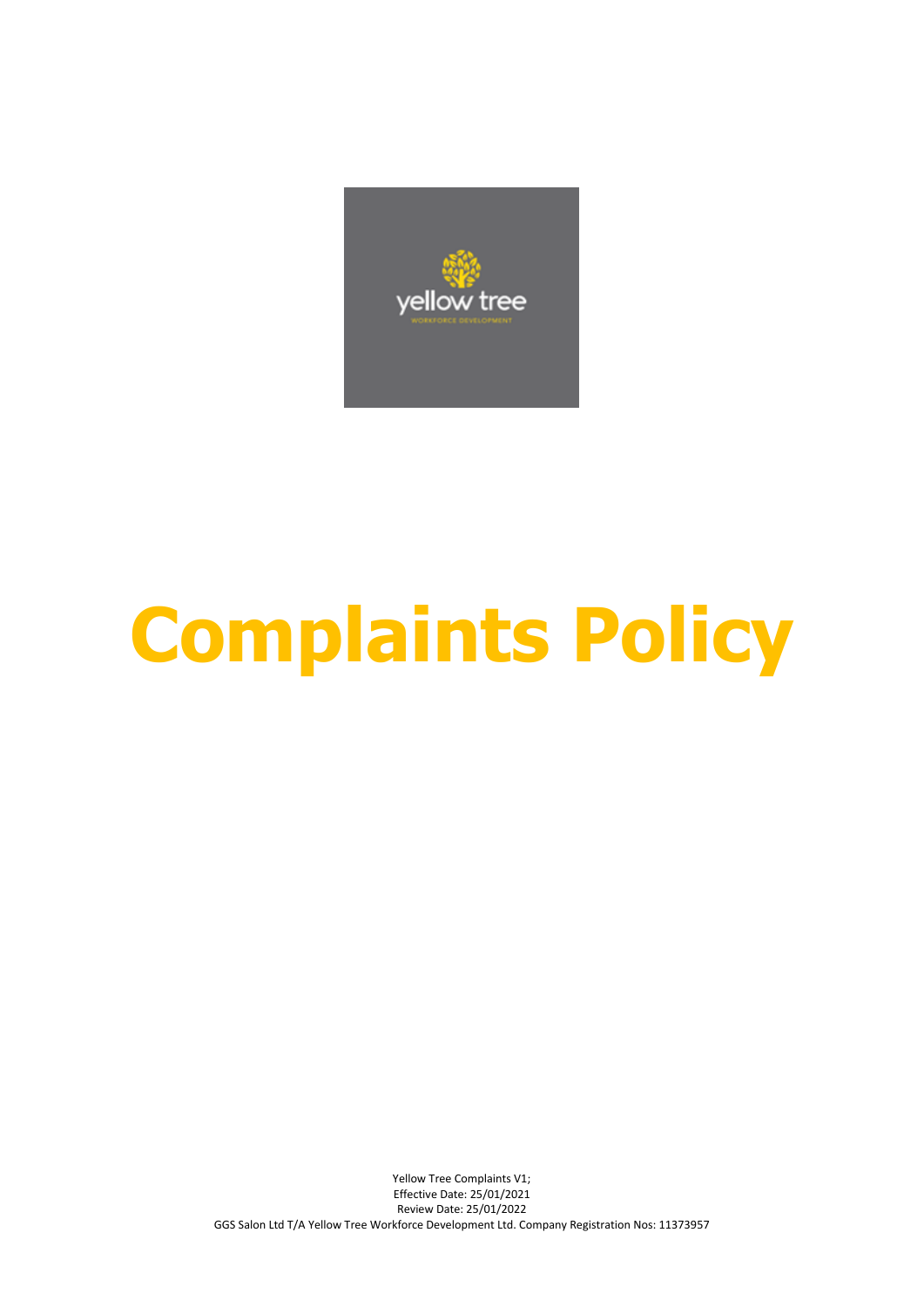# **Contents**

| No.            | <b>Section</b>                    | Page |
|----------------|-----------------------------------|------|
| 1              | Policy Statement and aim          | 3    |
| 2              | Implementation of the Policy      | 3    |
| 3              | Responsibilities                  | 4    |
| $\overline{4}$ | Monitoring, Review and Evaluation | 5    |
| 5              | Procedure - How to Complain       | 5    |
| 6              | Data Protection                   | 5    |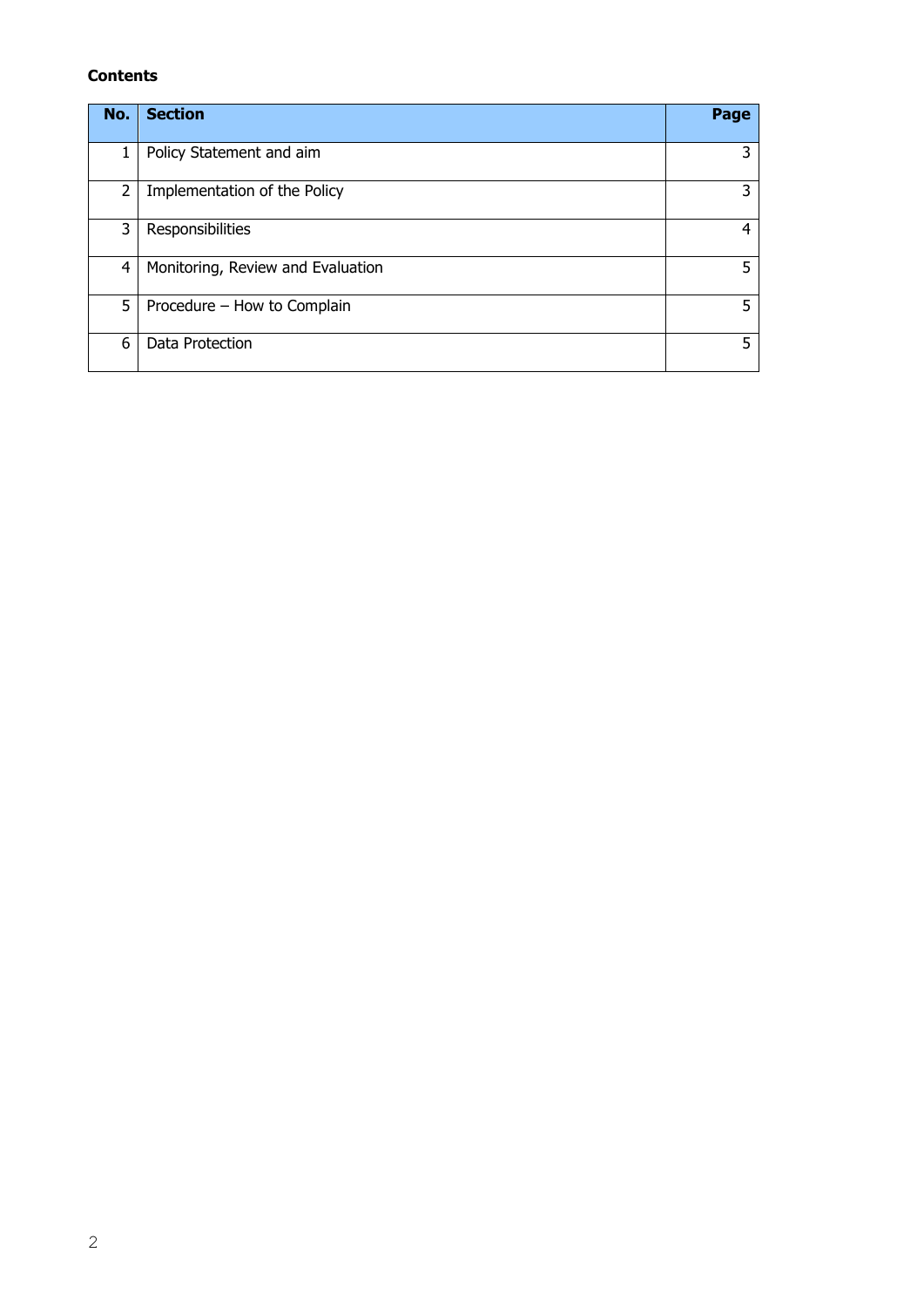# **Policy Statement**

Yellow Tree WD we are committed to providing high quality services for all our service users. Taking account of stakeholders' views enables Yellow Tree WD to promote and develop capacity for sustainable improvement. This document details the Complaints Policy and Procedure that will be followed by Yellow Tree WD.

Complaints will be monitored and administered by the Management Team under the direction of the Managing Director. The complaints procedure is designed to help us gain a clearer view of how learners and other users of Yellow Tree WD perceive us. It sets out to ask for compliments as well as complaints so that we can identify good practice in Yellow Tree WD as well as identifying those areas where we have fallen short of our high standards.

# **1. Aim of the Policy**

Yellow Tree WD defines Complaints Policy aims to:

- Promote the policy with all stakeholders for ongoing feedback
- Ensure engagement to the policy throughout the organisation.
- Use the feedback constructively to promote continuous improvement within the organisation.
- Ensure an ongoing review of the policy in response to change and legislative updates. Formal updates at least annually in line with quality processes.

Yellow Tree WD defines a complaint as an expression of dissatisfaction about:

- Standards of service
- Action or lack of action by Yellow Tree WD or its employees
- Actions caused by other learners
- Provisions of Yellow Tree WD affecting learners, apprentices, visitors or other stakeholders

A complainant may be an apprentice, a contractor, student, prospective student, parent, employer, partner or visitor to Yellow Tree. Learners may submit a 'group complaint'. Where a complaint is made by a number of learners, Yellow Tree may ask the group to nominate one student to act as group representative.

If the complainant is an employee, they should refer to Yellow Tree's Grievance Procedure as a means for ensuring that their issue is dealt with promptly and satisfactorily. For further information, please refer to the company employee handbook.

Academic appeals are not part of this policy or procedure. Please refer to Yellow Tree's Appeals Policy.

# **2. Implementation of the policy**

To achieve the aims Yellow Tree WD will provide:

- A swift, open process, which is fair to all parties.
- A procedure designed to resolve problems quickly.
- A thorough investigation into complaints received.
- Improvements to services for learners and the quality of provision by acting on feedback and the recommendations made following investigations.
- Accurate recording, monitoring and reporting of complaints.

Yellow Tree WD will identify actions and trends from complaints received to improve and develop its services.

Learners individually, or in the case of a group of learners, the nominated Student Representative, should follow the procedures as described in Stages 1 - 4 below.

Yellow Tree WD will investigate complaints thoroughly and objectively using Managers and Senior Managers who are at an appropriate level within the organisation.

Yellow Tree WD aims to respond to complaints within 21 working days; however, some complaints, especially if the issue is more complex, may take longer to investigate. Yellow Tree WD will contact the complainant to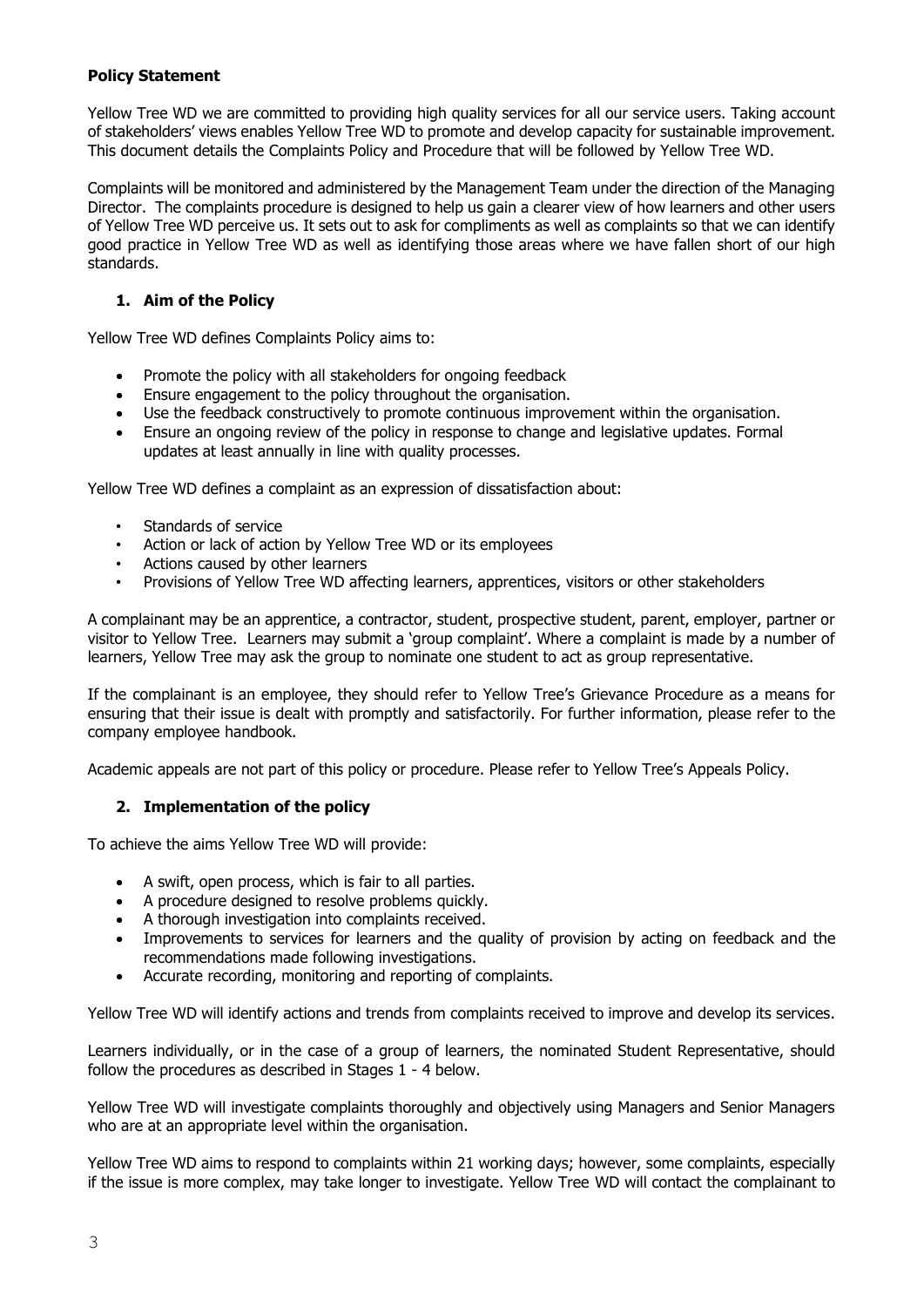advise them if the investigation is likely to take more than 21 working days and will keep them informed of progress. Yellow Tree WD will ask for equality and diversity information (for example, gender and ethnicity) to help to ensure that all people are treated fairly.

Formal complaints should ideally be brought to the attention of Yellow Tree WD in writing. The decision to handle complaints made verbally will be at the discretion of the Managing Director.

All complaints received by Yellow Tree WD staff must be brought to the attention of a Senior Manager immediately upon receipt. From this point, an investigating lead will be assigned within 3 working days. They will be provided with details so that they have all of the information required to undertake the investigation. Once the investigating lead has completed their investigation, all records must be sent to the designated Senior Manager overseeing the complaint.

If the complaint is considered to be an immediate/urgent safeguarding risk, this would immediately become a safeguarding incident and be dealt with in line with Yellow Tree WD Safeguarding policy and procedures.

Yellow Tree WD reserves the right not to pursue any malicious, vexatious or abusive complaints (i.e. complaints that are not true or use offensive or abusive language in communication to staff).

Yellow Tree WD is unable to accept or act upon anonymous complaints.

All complaints must be raised within 1 month of the original issue so that evidence is available for investigation.

Compliments received by Yellow Tree will normally be passed on to the individual or individuals who are the subject of the compliment. The Academy Manager will maintain a central record. Yellow Tree will use compliments to motivate staff and, where appropriate support the promotion of Yellow Tree's activities. Compliments can be submitted directly to the individual or individuals or via [info@yellowtreewd.co.uk](mailto:info@yellowtreewd.co.uk)

This policy reflects the Education and Skills Funding Agency guidance relating to the management of complaints and the arrangements for appeals including the right of appeal to the funding agency when Yellow Tree's procedure has been exhausted.

This Policy can be found on the following website [https://yellowtreewd.com](https://yellowtreewd.com/)

# **3. Responsibilities**

The Managing Director is responsible for the policy, for ensuring that Yellow Tree responds to compliments and complaints in accordance with the procedure set within the policy and for ensuring that analysis of complaints and compliments is reported to the Management Team.

A relevant director or manager will be assigned as the investigation lead. The investigation will be conducted thoroughly, and the findings provided in a written response to the complainant.

# **4. Monitoring, Review and Evaluation**

Yellow Tree monitors complaints carefully. A termly report on complaints against Yellow Tree will be produced and shared with the Management Team. In addition, Yellow Tree reports annually to its external governance on complaints against Yellow Tree and actions arising.

The policy will be reviewed and updated annually in line with quality processes.

# **5. Procedure - How to Complain**

If you have concerns about any of your experiences with Yellow Tree, please follow the procedure below to communicate your concerns so that Yellow Tree can support you in achieving a satisfactory resolution to your complaint and respond appropriately.

### **Stage 1 – Informal Procedure**

Yellow Tree WD anticipates that the majority of concerns raised can be resolved at an early stage through informal discussion. This is referred to in this policy as 'stage 1 – informal procedure'. Therefore, if a concern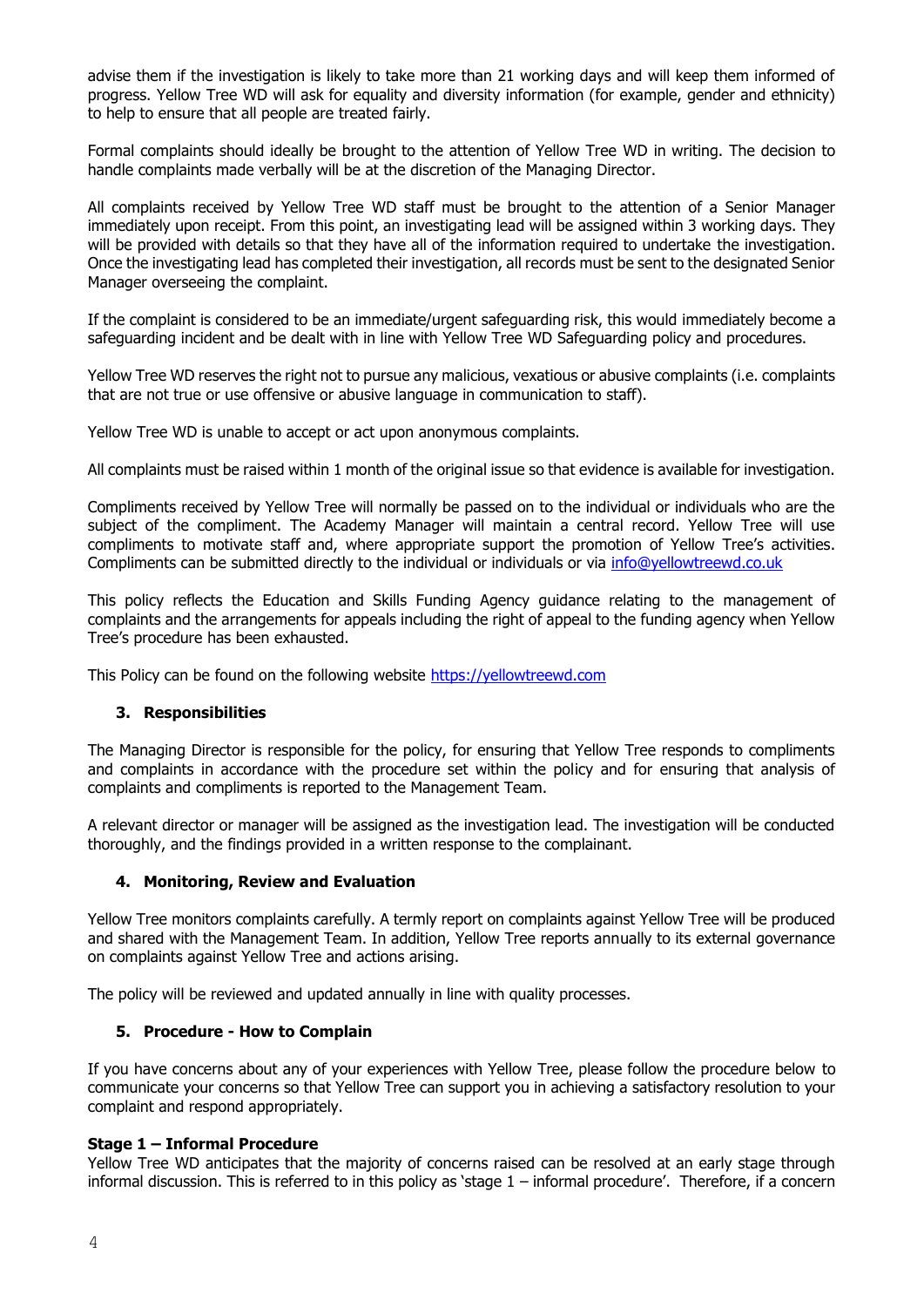arises, the first step is to bring it to the attention of the relevant staff member and discuss it with them. It should be noted that a written record or response to issues raised at this early stage would not normally be made if both parties feel satisfied with the outcome.

For learners, in the first instance, please discuss the matter with the person(s) concerned. For example, your Tutor or Assessor. If you are unable to do this, contact the manager responsible for Yellow Tree WD Training Programmes via Yellow Tree WD main email address [info@yellowtreewd.co.uk](mailto:info@yellowtreewd.co.uk)

For employers, in the first instance, please raise your concerns with the assessor or contact the manager responsible for Yellow Tree's Training Programmes. If you do not have these details Contact Yellow Tree WD on [info@yellowtreewd.co.uk](mailto:info@yellowtreewd.co.uk)

All other stakeholders, in the first instance please email [info@yellowtreewd.co.uk](mailto:info@yellowtreewd.co.uk) with details of your initial complaint and we will pass it on to a member of the Management Team.

If the issue remains unresolved, a formal complaint should be instigated through Yellow Tree's Complaints procedure – see Stage 2 Formal Complaints.

# **Stage 2 - Formal Complaints**

If your concerns are not resolved informally at stage 1, you may wish to make a formal complaint. Formal complaints should normally be made in writing by letter or email and addressed to [info@yellowtreewd.co.uk](mailto:info@yellowtreewd.co.uk)

In all cases, you will be asked to sign a declaration confirming that you have no objection to the individual involved seeing your complaint, and that the information you have given is true and accurate.

All complaints should include:

- A clear description of the circumstances giving rise to the complaint.
- Confirmation of whether or not you have already raised your concerns with the individual(s) subject of the complaint and if you have, what the outcome was
- A description of what from your point of view would be a satisfactory resolution of the issue
- Your full postal address and or email address and telephone number

# **There are 3 stages to the complaint's procedure:**

- **Stage 1 – complaint**
- **Stage 2 – investigation**
- **Stage 3 - appeal**

Formal complaints are forwarded to the Management Team for review and acknowledgement. All complaints will be acknowledged in writing within 3 working days of the complaint being received.

The investigating lead assigned to deal with the complaint will be named in the letter. You will also be given a date when you may expect to receive a response which is usually within our agreed service standard of 21 days from receipt of the complaint.

In order to facilitate a full investigation, the complaint may be shared with individuals named or implicated within the complaint. The findings of the investigation will be considered, and the investigating lead will provide a response to the complaint within 21 working days. Where it is not possible to provide a formal response within 21 working days, the complainant will be informed of the reason for the delay and kept informed of the progress of the investigation.

The Manager will continuously monitor the complaint and the matter will be closed on the complaint system only when the issue has been resolved or at the end of stage 2. Access to the confidential file will be restricted.

### **Stage 3 - Appeals**

Most complaints are resolved promptly and amicably and result in service improvements, however, should the complainant wish to appeal against the outcomes of Stage 2, formal complaint, they should submit this appeal in writing, within 10 days of the stage 2 outcome to: the Managing Director – [ellis.bailey@yellowtreewd.co.uk](mailto:ellis.bailey@yellowtreewd.co.uk) who will acknowledge receipt, review the documentation, the investigation and the resolution to come to a judgement on the validity of the appeal. The possible judgements are: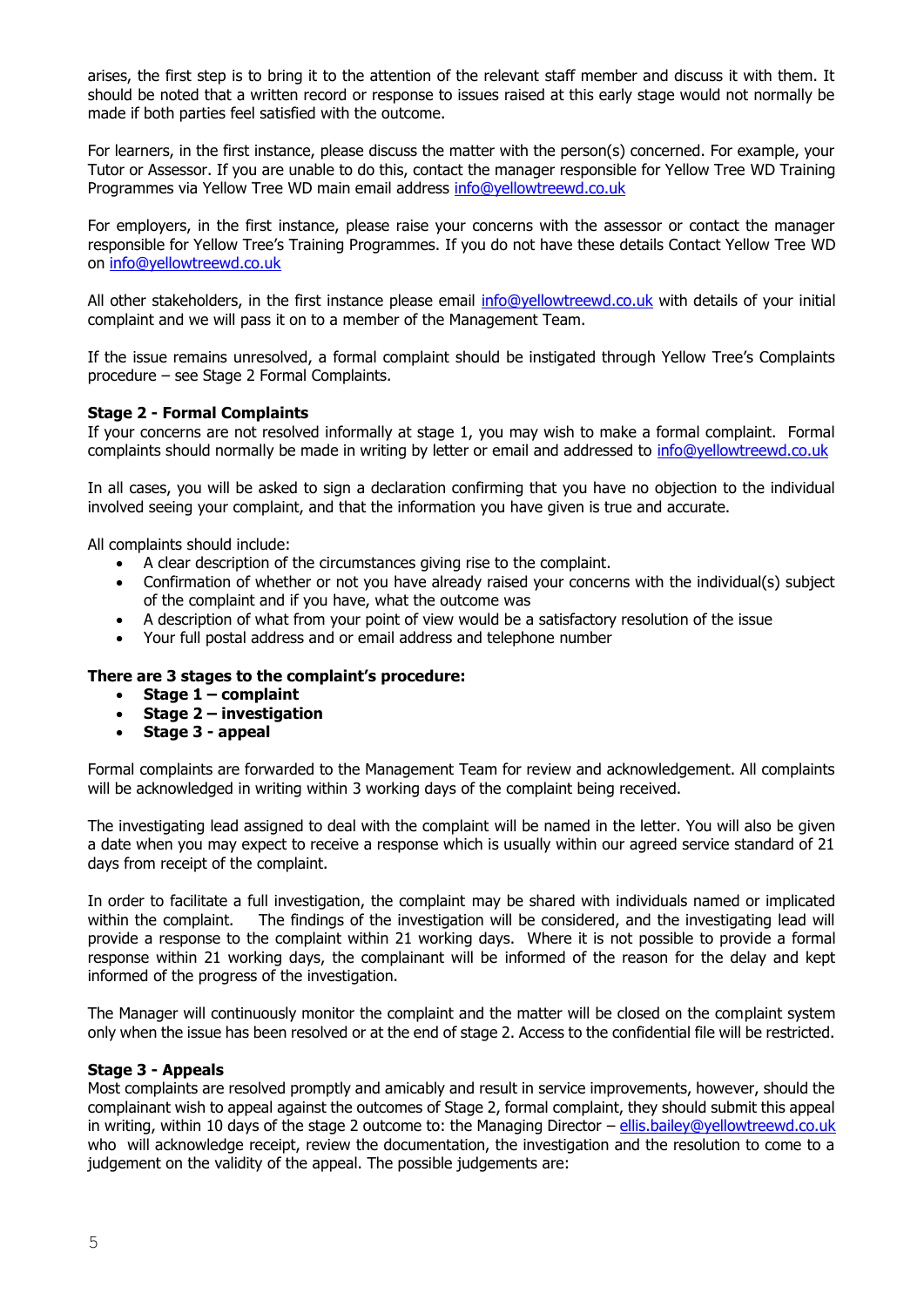- 1. Appeal rejected the original resolution will be pursued.
- 2. The appeal is upheld the Managing Director will propose an alternative solution to the appellant.

Following the outcome of the appeals stage, a formal response will be sent to the complainant within 21 working days of receipt of the appeal.

### **Stage 4 - Final Stage Appeal to the Board of Directors**

If the original complaint has not been resolved to your satisfaction after an appeal to the Managing Director, you may take your complaint to the external governance for Yellow Tree. At this stage the decision is final and any resolution that is proposed will be implemented. External Governance will respond within 21 working days of receipt of a stage 4 appeal.

This is the final stage of Yellow Tree's complaints procedure.

### **Formal Complaints – External Resolution**

If a complainant is not satisfied with the outcome of the complaints process, they have the opportunity to appeal to the relevant external body.

If the complaint relates to a Further Education course funded by the Education and Skills Funding Agency and the above complaints and appeals procedure has been exhausted, the complainant can contact the Education and Skills Funding Agency within three months of the complaint decision using the contact details below:

Online [enquiry](https://form.education.gov.uk/service/Contact_the_Department_for_Education) form, or by post to: Complaints Team Education and Skills Funding Agency Cheylesmore House Quinton Road **Coventry** CV1 2WT

# **6. Data Protection**

To process a complaint Yellow Tree WD will hold personal data about the complainant, which the individual provides, and which other people give in response to the complaint. We will hold this data securely and only use it to address the complaint. The identity of the person making the complaint will only be known to those who need to consider the complaint and will not be revealed to other people or made public.

However, it may not be possible to preserve confidentiality in some circumstances, for example where relevant legislation applies, or allegations are made which involve the conduct of third parties.

All complaints files will be destroyed securely, six years after the complaint has been closed.

Signed By:

 $#$ 

Ellis Bailey Managing Director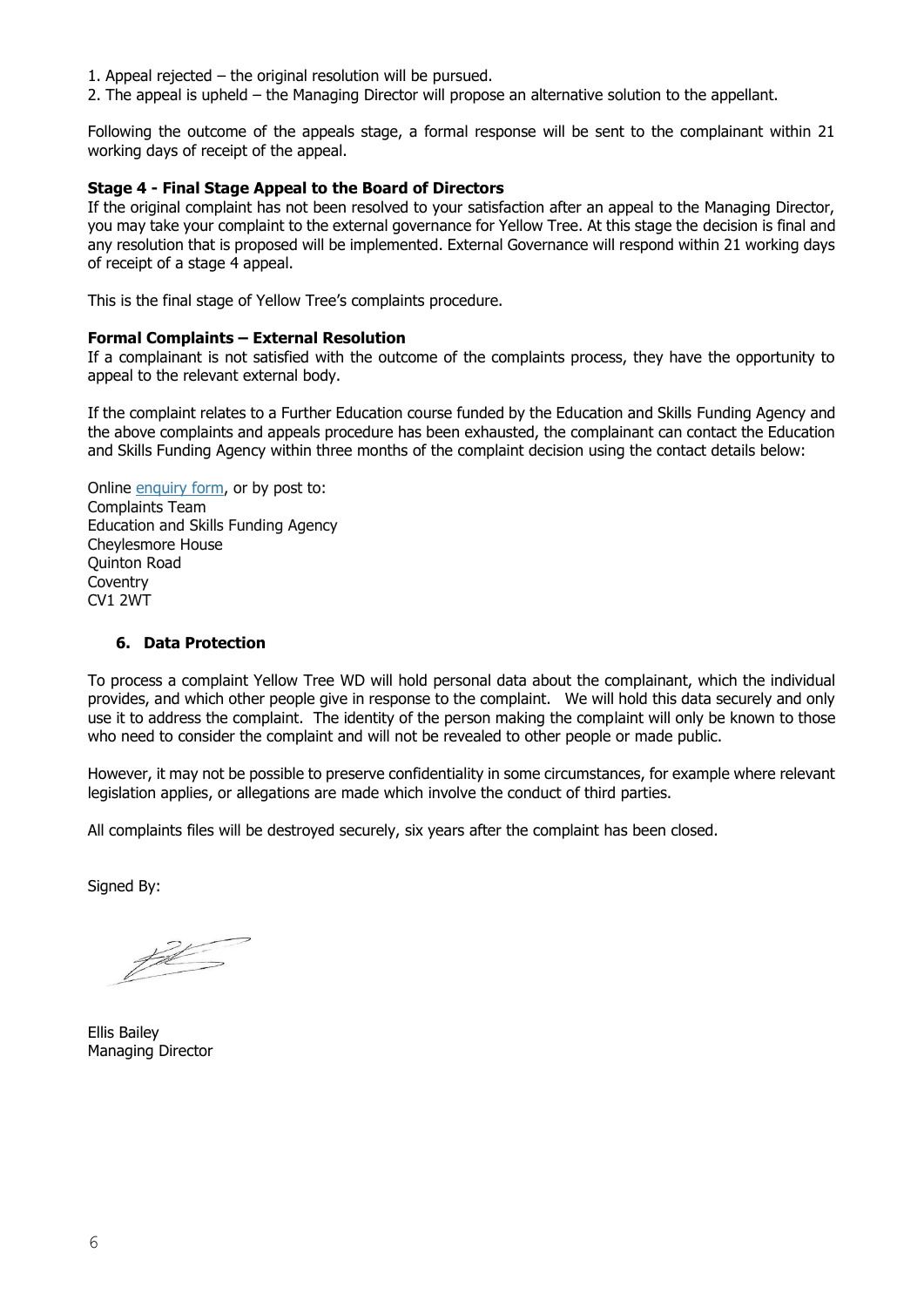# **Appendix 1: Complaints Procedure Form**

If you have tried unsuccessfully to resolve your complaint informally and wish to take the matter further, please complete this form and send it to The Senior Management Team. If your complaint is against a member of the Senior Management Team, you will need to send this form to the Board of Directors.

| Name of Complainant               |  |
|-----------------------------------|--|
| Address and postcode              |  |
| Telephone Number                  |  |
| Email                             |  |
| What is your complaint            |  |
| concerning, and what              |  |
| action would you like             |  |
| taken?                            |  |
|                                   |  |
|                                   |  |
|                                   |  |
|                                   |  |
| When did you discuss              |  |
| your<br>concern/complaint with    |  |
| the individual                    |  |
|                                   |  |
|                                   |  |
| What was the result of            |  |
| the discussion?                   |  |
|                                   |  |
|                                   |  |
|                                   |  |
|                                   |  |
| Why do you disagree               |  |
| with the result of the            |  |
| informal outcome?                 |  |
|                                   |  |
|                                   |  |
|                                   |  |
| <b>Declaration:</b>               |  |
| declare that this<br>$\mathbf{I}$ |  |
| information is to the             |  |
| best of my knowledge              |  |
| factual and true and I            |  |
| agree to the individual           |  |
| whom<br>$\mathbf{I}$<br>to<br>am  |  |
| about<br>complaining              |  |
| having sight of this              |  |
| complaint<br>and<br>its           |  |
| contents                          |  |